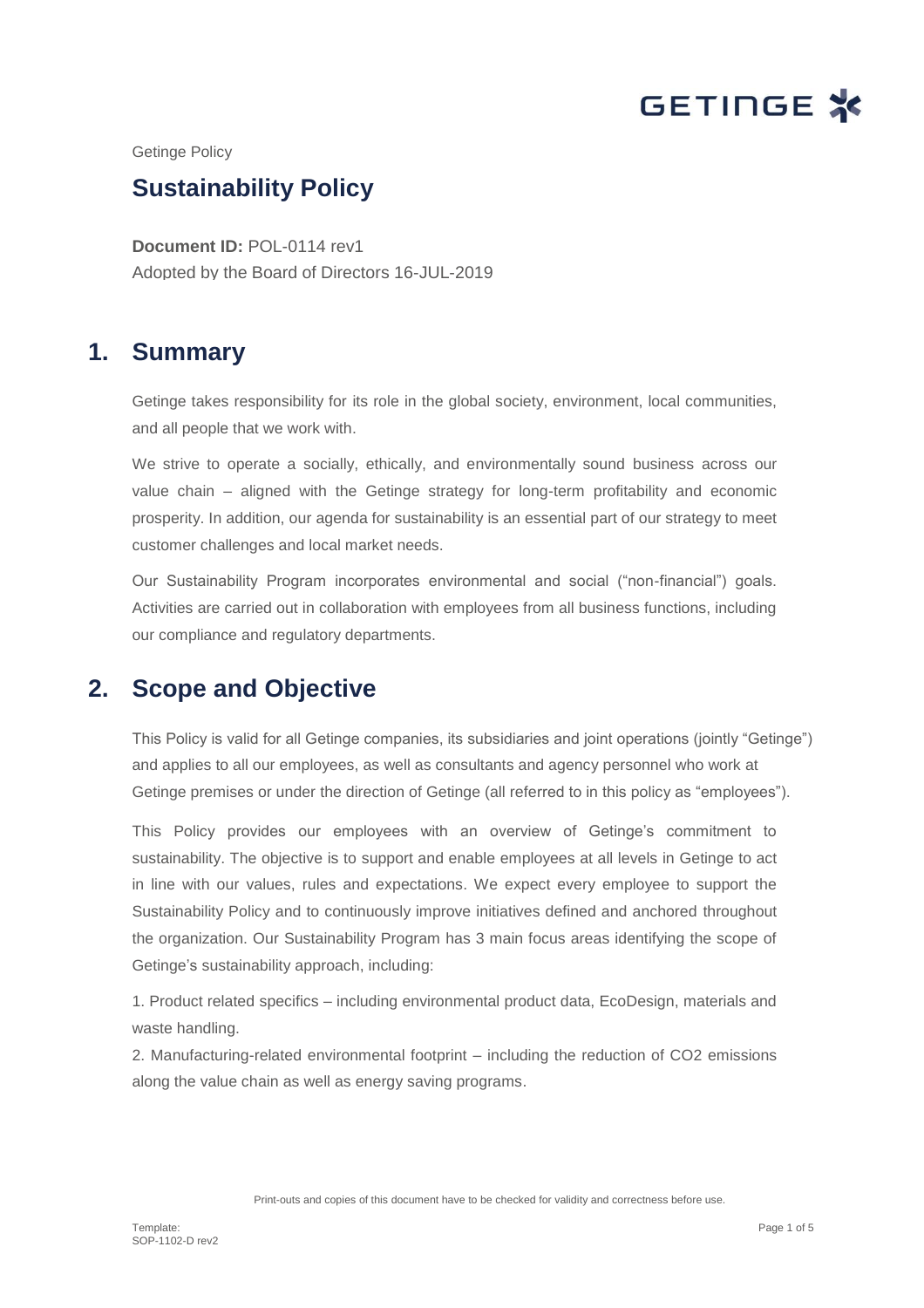3. Social responsibility – including internal employer engagement, business ethics, compliancy as well as external corporate and local programs giving back to the communities.

# **3. Principles**

#### **Commitment and Expectations**

Getinge is committed to running a sustainable and sound business. We also recognize that Sustainability is a key competitive advantage and is becoming increasingly important to achieve success in a global environment. As Getinge´s headquarters are based in Gothenburg, we are following legislative and legal requirements to disclose non-financial information in our Annual Reports including environmental and social performance of results versus targets.

Getinge´s ability to contribute to sustainable product market offerings is requested by customers, financial institutions and employees. We encourage Sustainability at all levels of the organization, without compromising on quality.

#### **Getinge Sustanability Approach**

| <b>Product Specifics</b>                                                                                                                                              | <b>Environmental Footprint</b>                                                                                                                                                               | <b>Corporate Social</b><br><b>Responsibility</b>                                                                                                 |
|-----------------------------------------------------------------------------------------------------------------------------------------------------------------------|----------------------------------------------------------------------------------------------------------------------------------------------------------------------------------------------|--------------------------------------------------------------------------------------------------------------------------------------------------|
| Product innovation and<br>٠<br>product environmental data<br>• EcoDesign principles for<br>products and packaging<br>Hazardous materials &<br>$\blacksquare$<br>waste | • CO2 emissions (along<br>value chain: production,<br>transport, travel, facilities)<br>Energy resources and<br>٠<br>consumption (production,<br>logistics, vehicles, facilities,<br>travel) | Employer engagement,<br>$\bullet$ .<br>sustainable workplace<br>Business ethics and<br>٠<br>compliance<br>Corporate and local<br>٠<br>engagement |

#### Three main focus areas define our Sustainability Program:

Page 78

GETINGE \*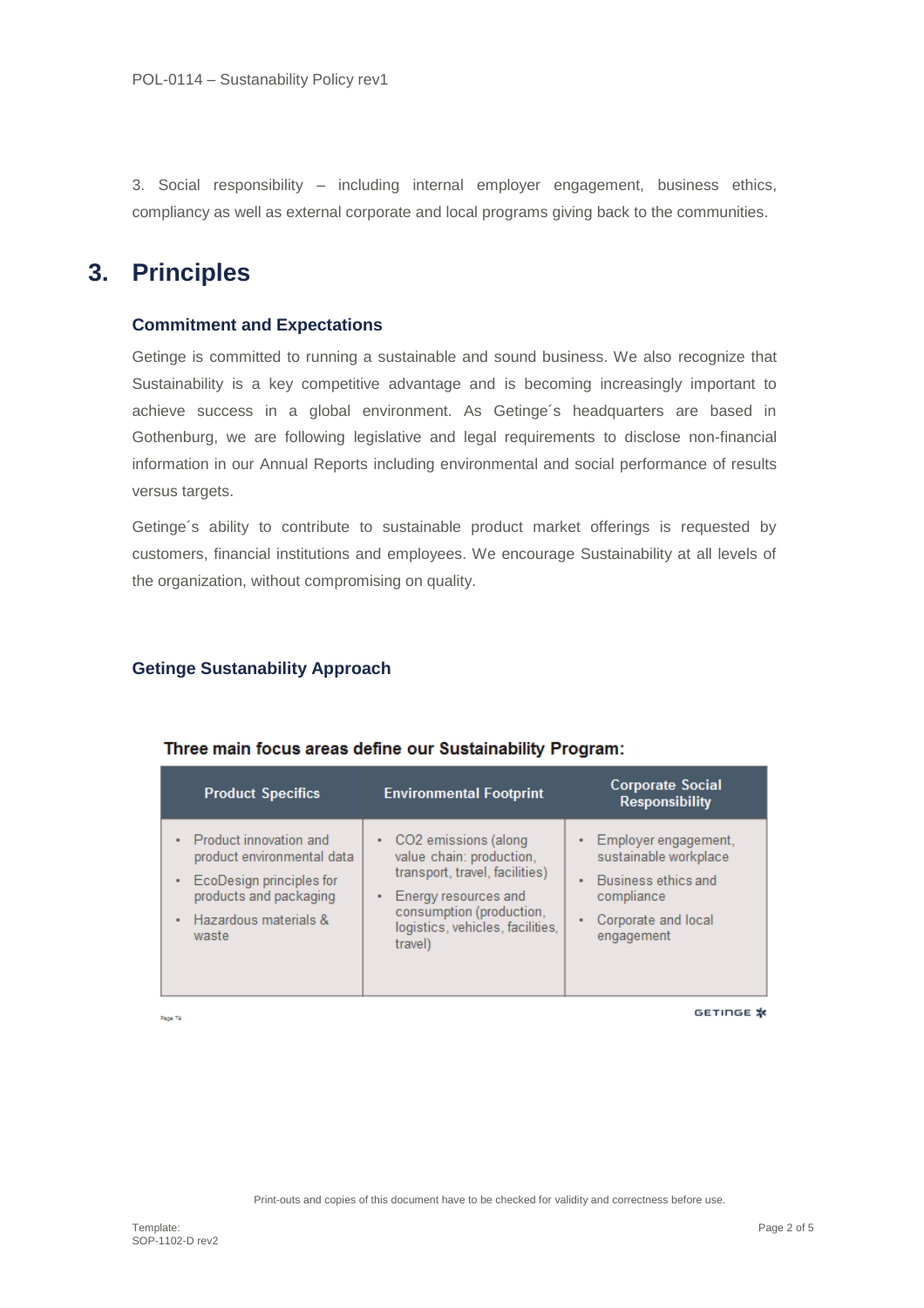### **Environmental Responsibility**

The Environmental Responsibility is defined in Getinge's Environmental Policy, summarized as follows:

- environmental considerations in all activities;
- environmental legislation defining minimum requirements;
- employees' personal responsibility contributing to a sustainable development;
- environmental reporting system in place to inform on performance;
- all manufacturing units implement and certify management systems that meet the ISO 14001 standard;
- new operations of Getinge must have certified management systems in place within two years of being acquired or established.

Our product-related responsibility regarding Environmental Compliancy includes the following:

**EcoDesign SOP** 

Additionally, we have defined a number of areas that support our environmental goals, defined for example in the Getinge's:

- **Travel & Expense Directive**
- **Global Company Vehicle Directive**
- Getinge has developed a set of overall environmental targets, supported by specific functional targets for BAs and GS. Targets are listed in details in the Sustainability Program, based on a Materiality Assessment conducted in FY2018 and will be reviewed every other year or as needed.

### **4. Breaches against the policy – Speak up**

Do not hesitate to raise a concern. Any Getinge employee who suspects violations of this Policy is expected to speak up and raise the issue to their line manager, Human Resourses, to the Ethics and Compliance Office, or to use the Getinge Speak-Up Line. The Speak-Up Line is available on Getinge internal and external webpages.

At Getinge, we do not accept any form of retaliation against someone who speaks up, expresses concerns or opinions.

Print-outs and copies of this document have to be checked for validity and correctness before use.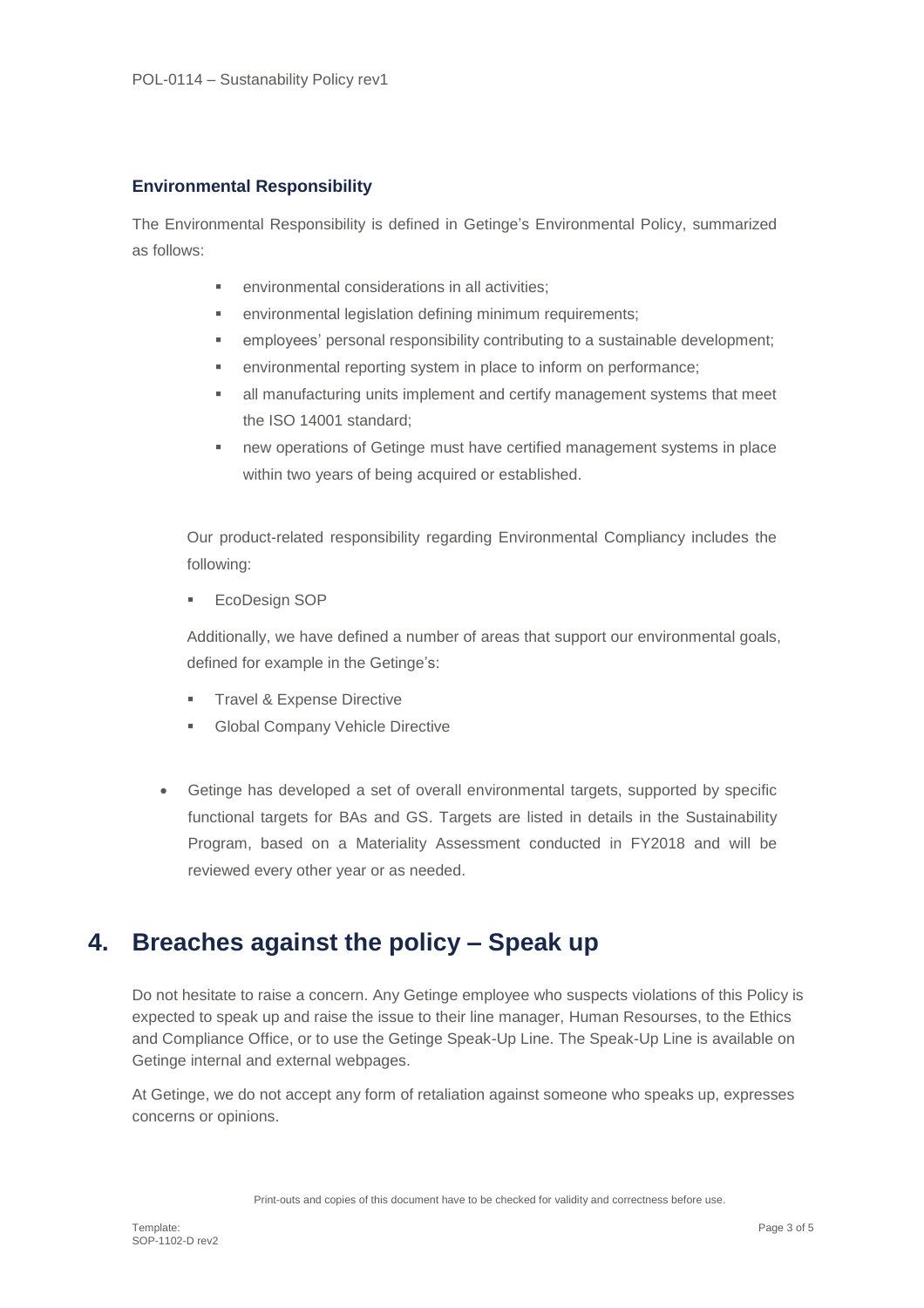*See further: Speak Up and Non Retaliation Instruction SOP-1305*

# **5. Roles and Responsibilities**

All Getinge employees are individually responsible for reading, understanding and complying with this Policy. Each employee is responsible for acting in line with the sustainable values expressed in this Policy and the Getinge Code of Conduct.

Every line manager is responsible for promoting the Sustainability Program and the related governance are in place. Equally, each Getinge business function/region/area is responsible for prioritizing activities that promote our Sustainability approach and the related KPIs of the Sustainability Program.

Violations against the Policy can result in disciplinary action, up to and including termination.

## **6. Framework**

This Policy is part of Getinge's Governance Framework, which includes:

- Code of Conduct, Our Cultural Core Values, Strategic framework, Policies approved by the Board of Directors, Directives approved by the CEO or direct reports to the CEO as well as local instructions
- Decisions made by the CEO or otherwise under the Delegations of Authority as approved by the CEO
- The Ethics and Compliance Office is responsible for ensuring that the latest version of this Policy is published and available to all employees on the Getinge intranet.
- This Policy will be reviewed every other year or as needed.
- The original language of this Policy is English.

### **7. Guidance and Assistance**

If you have questions on this policy or you are uncertain which rules apply, please contact the local HR department or email: *DERAS-HR@getinge.com*

### **Useful links:**

Code of Conduct POL-0108